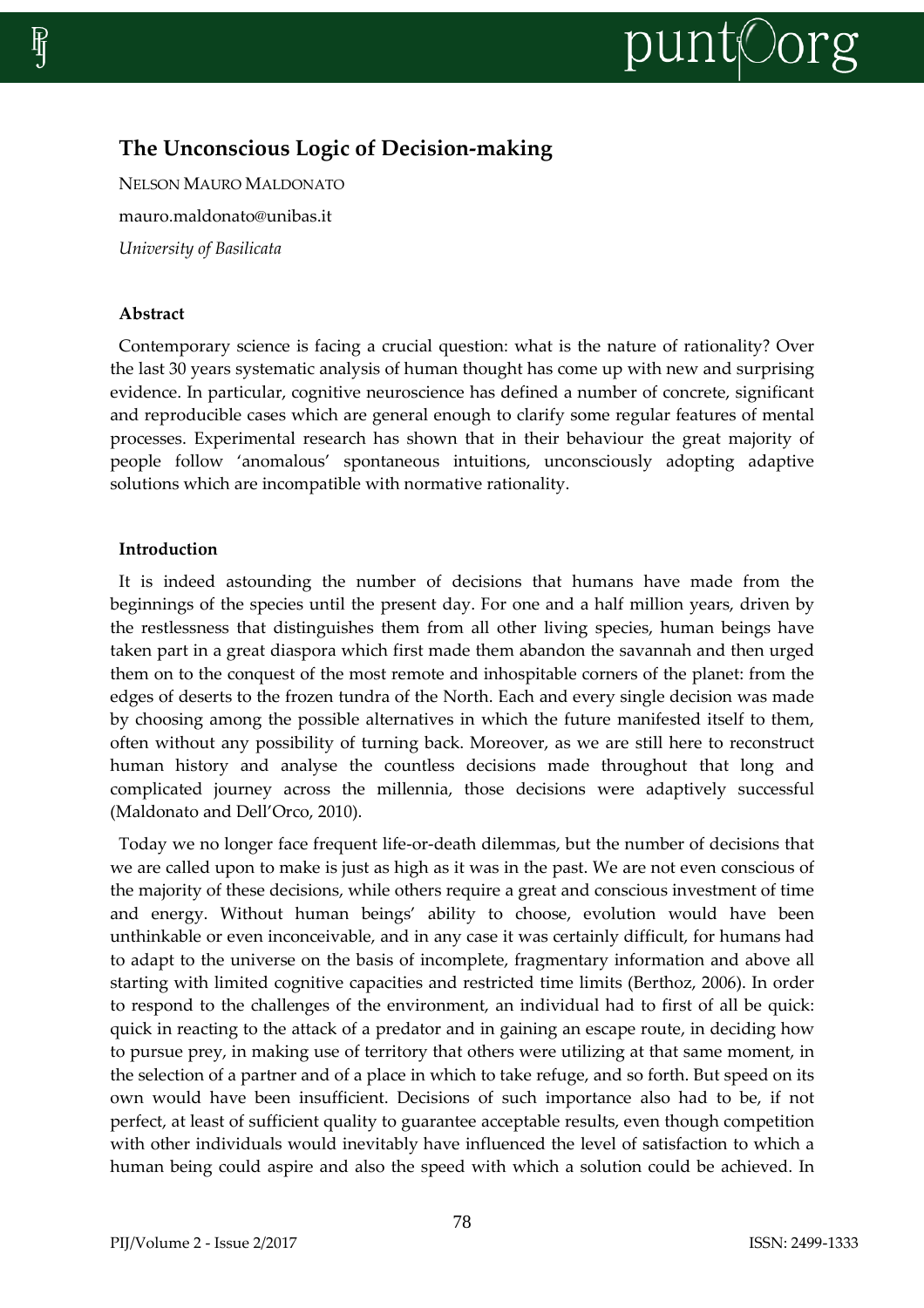

order to better understand the primitive decision making process, one can imagine an individual looking for food in a territory populated by other individuals. If the number of individuals similar to him/herself was not excessive, he/she could look for food, distinguish the edible food from that which was inedible, and have enough time to eat his/her fill. If, however, that territory was overpopulated, then the old strategies of choice would be completely ineffective, because others would be exhausting the available food supply. The only solution would be to make the quickest decision possible, to be faster than the competitors and to make the best use of the available information. Naturally this second solution would entail advantages but also risks, such as making provisions of inedible food. In any case, the quick decision, even if made on the basis of scarce but fundamentally correct information, would prove to be the winning one (Maldonato, 2010).

For the purposes of survival these factors – correctness of interpretation and speed of decision – are decisive. But in fact the general economy of the mind avails itself of both slowness and rapidity in carrying out the operations essential to survival, such as measuring quantities and distances. Without the use of efficient and effective cognitive strategies which allow for the choosing and the simplifying of problems within brief time limits, our processing of information would not have been (and would not be) successful. Such strategies that reduce the time needed to make decisions have been essential tools for the successful functioning of the cognitive economy of our species. These strategies have, in fact, enabled us to face the limits of our mind (minimizing the effort necessary to make decisions) and to respond to the most pressing internal and external necessities (accumulating rapidly, directly or by inference, the information necessary to make decisions). Therefore, if it is true that evolutionary pressure urged the human mind to accumulate information to provide the basis for making rational decisions, the vast majority of human choices have been made using quick and simple decision strategies. It is probable that these strategies developed as a result of human cognitive limitations (and from their influence on human knowledge of reality), from human drive, and from environmental pressures. The adaptive value of these strategies was revealed in the use of the natural resources supplied by the environment, the strategies proving to be not only remarkably flexible when humans faced new situations, but also ecological, as they tended to result in the suitable use of environmental resources.

#### **Asymmetries of rationality**

It was during the Enlightenment that the controversy over the nature of human rationality came to a head. Over the centuries the term "rational" has had different meanings, indicating reason itself, reasonableness, a domain covering the form and procedures of reason, and a principle of coherence between a system of values and the objectives adopted (Braine, 1978). For those studying the theory of decision making, rationality concerns the choice of the most appropriate means and behaviour for achieving predetermined aims. Rationality is based on the criteria of coherence between thought and action and between means and end; the transitivity that makes it possible to move from the project to its accomplishment by evaluating preferences according to their functionality and optimization so as to achieve the goal through the least possible use of means. This, of course, requires both as much information as possible on the viable alternatives and a certain degree of creativity, above all when there is a significant disparity between the possibilities of information, and its processing, and the complexity of the current situation (Bencivenga, 1985). Reasoning, on the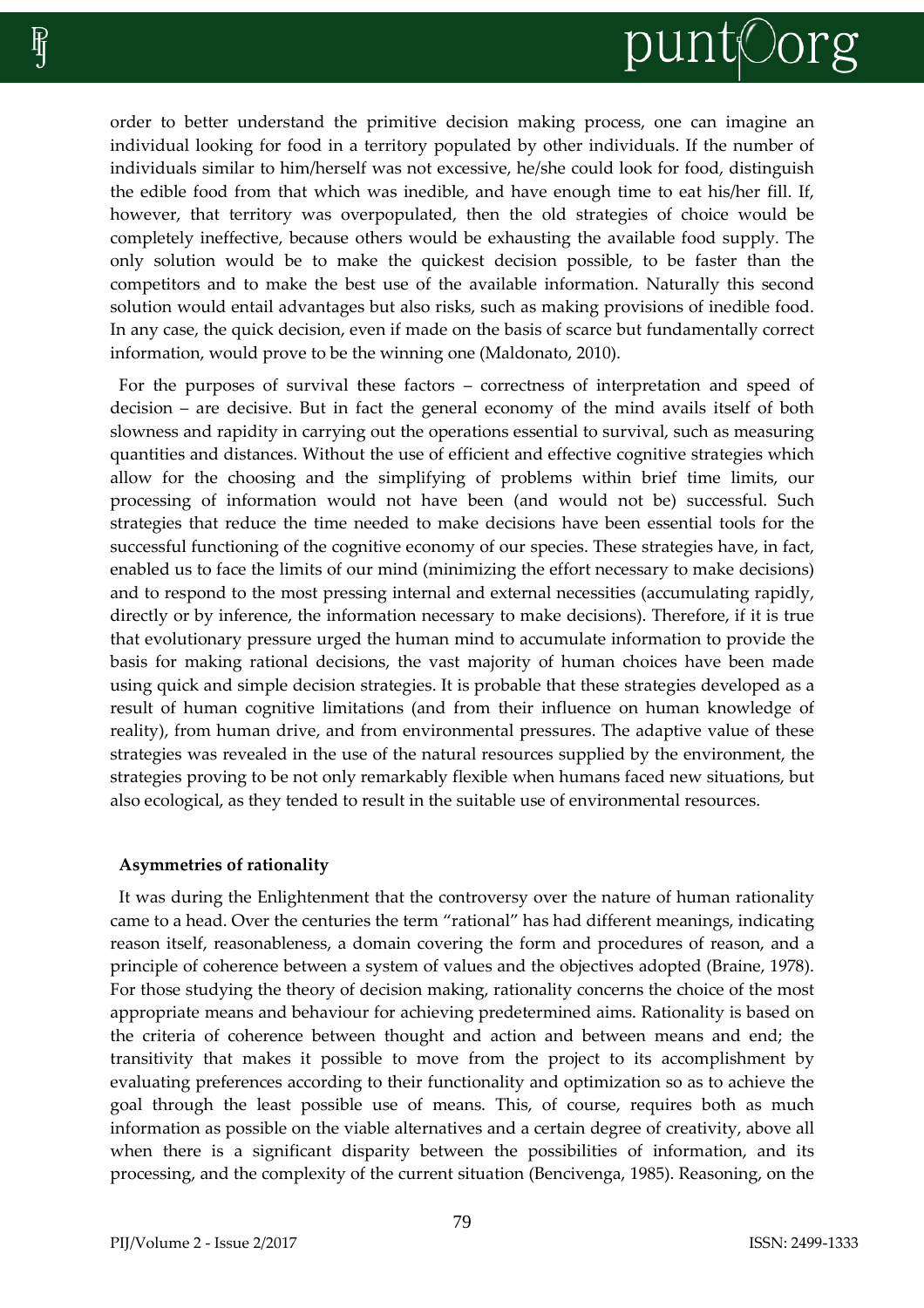other hand, can be defined as a system of procedures: of inference, argumentation, conclusion, induction, deduction, analogy and more besides. In other words, it is the set of mental processes by means of which we draw inferences and elaborate new knowledge on the basis of given knowledge.

Traditionally reasoning has been divided up into two categories: deductive, when one passes from the general to the particular, and inductive, when one passes from the particular to the general. If one considers the nature of the information featuring in the knowledge possessed *a priori*, one can say that in deductive inferences the conclusions are already implicitly present in the specific premises. This means that no new knowledge is generated; rather, something implicitly known is expressed in a different manner. On the contrary, in inductive inferences the conclusion does not feature in the specific premises, and it reveals something about the reality that was not previously known. It is clear that here, unlike with the deductive inferences, one cannot draw valid conclusions from a logical standpoint (Lemmon, 2008). A further element of classification concerns the nature of the premises. Before drawing an inference the premises may be affirmations which are absolutely certain or with a certain margin of certainty. In the latter case we are dealing with probabilistic reasoning. A probabilistic inference may be either deductive or inductive. In fact there are four categories of non-probabilistic deductive reasoning. In terms of our enquiry the mechanisms of reasoning which underlie decision making are of importance, for this is an activity involving both probabilistic and deductive inferences (Girotto, 1994). The process of logic's "depsychologization", designed to banish ambiguities, imprecisions and individual subjectivity, made a big impact on the first generation of cognitive scientists, convinced that the study of the properties of formal systems could constitute a valid criterion also for investigating the correct functioning of mental mechanisms. Among the various theories of reasoning we shall consider here those of mental logic and mental models, and the heuristics and biases programme.

## **Uncertainty, risk and adaptive thinking**

Rational thought was long considered to be an activity governed by formal laws designed to maximize expected utility. Yet most of our day to day decisions are based on mental processes which have nothing to do with logic. Everybody will have expressed a judgement or taken a decision trusting in their own gut feelings (Gigerenzer, 2007): I don't trust that person, my sixth sense tells me not to take the risk, I sensed a bargain, and so on. Gigerenzer relates the amusing anecdote of a philosophy professor at Columbia University found racking his brains trying to decide whether to accept an offer from a rival university or stay where he was. A colleague simply said: .Just maximize your expected utility – you always write about doing this." Exasperated, the first philosopher responded: "Come on, this is serious" (Gigerenzer and Todd, 1999: 9). Contrary to the received wisdom of economics manuals, it is often gut feelings, emotions or intuition which induce people to make those sudden, spontaneous outbursts – I know what I'll do! or That's my best choice! – which actually manifest judicious rationality. By itself formal logic will never be able to tell us who to marry, who to trust, or even which job to choose; in such cases Plato's charioteer is invariably governed by his emotional horses (Lehrer, 2009).

Intuition is not all that different to the perceptive stratagems we have seen above, a form of instinctive and unconscious knowledge that enables us – instead of calling on logical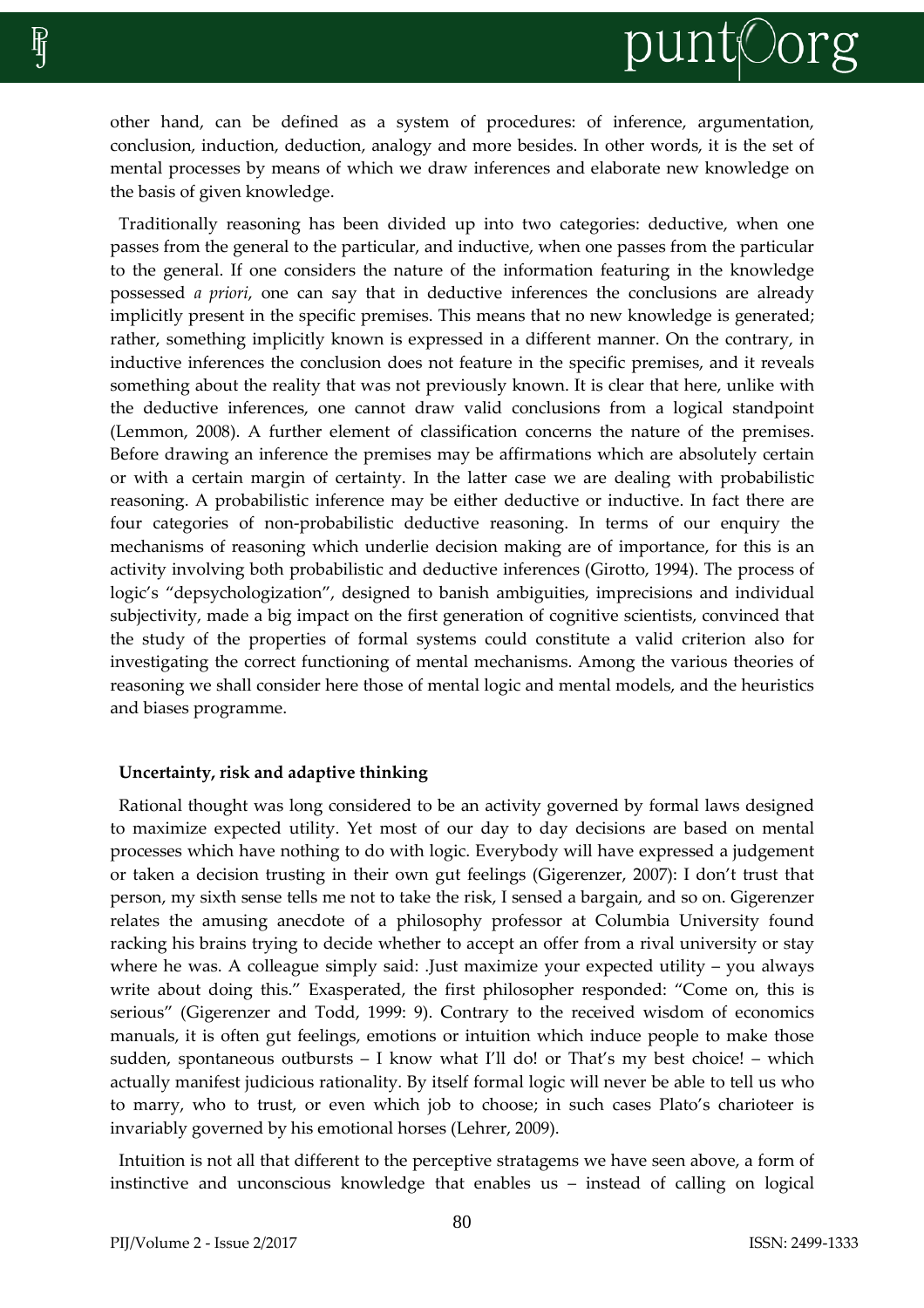

deductive processes – to view and face up to things in a new and often decisive way. Etymologically the term "to intuit" (from the Latin *intuèri*, to look into) indicates a way of looking or knowing using "the mind's eye": the most natural, ancient, and universal capacity – an authentic biological wisdom – possessed by human beings (Myers, 2002). Intuition comes into play in situations in which temporal and cognitive-computational constraints prevent us reflecting on or evaluating the data at our disposal. It can save us a great deal of hardship, and it is an extraordinary ally when our very survival is at stake. Indeed, this has been the case since the dawn of time. Being able to decipher rapidly the intentions of whoever you are confronting increases your chances of survival (Hogart, 2001). This explains why often the first instants of an encounter can reveal more than hours of conversation.

Besides, in the various cultures the world over, the ability to interpret non-verbal signals is of enormous importance. In reality, the vast majority of human decisions are intuitive, unconscious, and requiring only limited mental input. They enable us to elaborate, rapidly and without any great effort, a considerable amount of information that lies sedimented in our memory, soliciting an immediate and often reliable assessment of the situation on the basis of analogies with past experiences that can reveal unexpected solutions for the problems oppressing us. In any situation in which we have achieved a high degree of experience, an incalculable store of information has been accumulated at the level of "gut instinct". Thus, with just a rapid glance, a chess grandmaster can make the definitive move, or at least the best one possible; an expert entomologist can readily identify the class of the insects she happens to see; or again, a doctor in an emergency situation will recognize an incipient life-threatening risk. In each specific context the ability to distinguish between thousands of different situations and objects is one of the fundamental attributes of the expert and the principal source of intuitions (Simon, 1983).

Over the last twenty years there has been a remarkable surge in the volume of research into the mental mechanisms of instinct, making it difficult, as in other fields, to arrive at a rigorous definition of the term. What is "an intuition": creativity, tacit knowledge, implicit learning and memory, sixth sense, heuristics, emotional intelligence? It really is difficult to say. Intuition has characteristics in common with all these, but also with other definitions. Insight, for example, often considered as synonymous with intuition, regards the sudden comprehension of a problem or a problem-solving strategy, the "Eureka! " moment that arrives after a period of more or less conscious incubation, unblocking the solution to the problem. Intuition takes place almost instantaneously and is made up of a set of emotional and somatic processes, without any role being played (at least apparently) by rational, conscious thought. In fact an intuition almost always has a sensation in the pit of the stomach as its somatic correlate, coming all of a sudden (Maldonato and Dell'Orco, 2011). But what lies behind all this? One stimulating hypothesis (not without metaphysical overtones) is that a crowd of "cognitive workers" are engaged every day in the subterranean regions of our mind, far from the light of consciousness, elaborating extraordinary quantities of information that involve the implicit memory, heuristics, spontaneous inferences, emotions, creativity, and much else besides.

Think, for example, of our ability to intuitively recognize a face. Looking at a photo, our brain breaks down the visual information into subcategories (color, depth, and shape) and simultaneously elaborates each aspect, comparing the reconstructed image with ones stored in memory. And so, immediately and apparently effortlessly, among thousands of different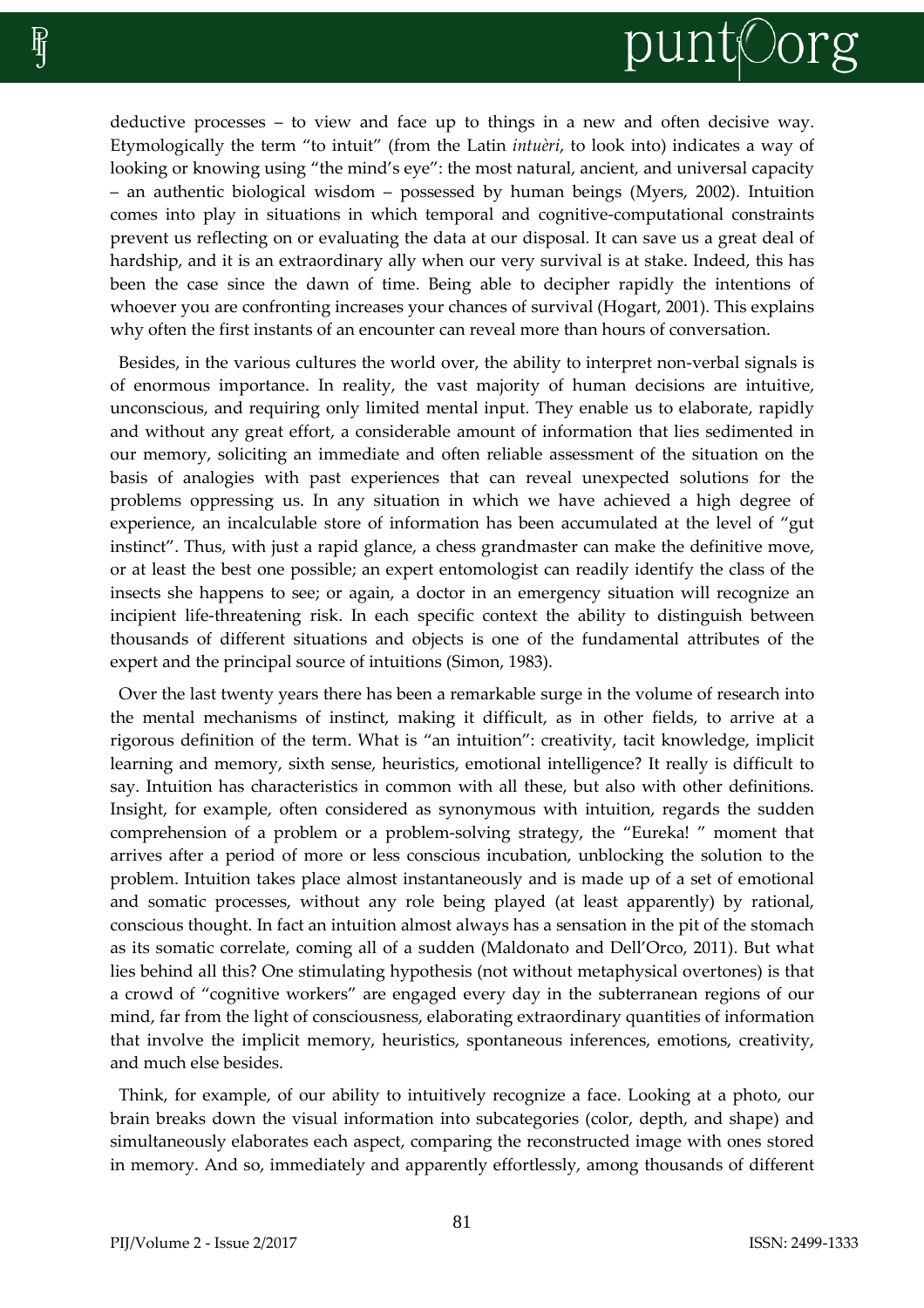# punt©org

faces we recognize a person whom we may not have seen for years. True, there is no comparison with the speed at which a computer can match items: the impulses of biological neurons are much slower than those of silicon neurons. But nonetheless our intuitive and unconscious capacities enable us to carry out an incalculable number of actions: catching a ball, converting the bi-dimensional images of the retina into tridimensional perceptions, doing up our shoelaces, making a move at chess, and an infinity of other things (Kasparov, 2007).

Let us go back for a moment to the situation of driving. We know that when beginners take the wheel, they bring as much attention as possible to the act of driving. They concentrate exclusively on the road, take good care not to talk to other people, and so on. Nonetheless, as time goes on and they acquire experience, the procedures become automatic and their attention is turned to other testing occupations. In reality, things do not always go as they should. How many times, totally occupied by everyday concerns, have we found ourselves at home without any memory of how we got there? And how many times have we missed an exit on the motorway because we were distracted by a phone call or entranced by a song on the radio we had not heard for years? Without a precise directive to a specific destination, we would go on automatically performing the tasks we are used to. It is thanks to the efficiency of this automatic, unconscious activity that we can effortlessly complete the routine matters and concentrate on the important things. Our lives are not regulated merely by conscious choices and actions. Each day we are guided in many of our actions by a sort of automatic pilot. There are days in which, a moment after shutting the front door, we hurriedly check whether we have the keys in our pocket or bag. We do not remember picking them up, even if we did so just a few seconds previously. In the absence of disorders (as in the case of dubitative obsessions) this happens because only the highest cognitive activities attain the level of conscious decisions (Gigerenzer, 2007). Think, for example, of language. Speaking is one of our most important daily actions, and at the same time (apparently) one of the simplest. We utter innumerable word sequences without any effort and perfectly correctly. Just as if, in the engine rooms of our mind, some industrious neuronal workers were intent on composing and decomposing phrases that then come out without the least conscious effort. We do not know how this happens, but it does, and it also happens when we are writing at the computer. The words we see on the screen are the direct expression of the fingers moving over the keyboard, and these in turn are controlled by orders issuing from sophisticated conjunctions of nerves in the midbrain, not from the higher spheres of our mind. In fact, if someone talks to us while we are writing, the fingers do not stop moving, because the indefatigable neuronal workers are capable of terminating the sentence we had begun while we respond to our interlocutor. This phenomenon is all the more surprising in expert pianists, who can quite happily carry on a conversation while their fingers perform a familiar piece. The execution of actions of considerable complexity, like those of someone at the piano, is much more articulated than is suggested by experiments on the programming and performance of simpler movements, contextualized and guided by the executant's skill and judgment. All this was already clear to Lotze in the middle of the nineteenth century:

We see in writing or piano-playing a great number of very complicated movements following quickly one upon the other, the instigative representations of which remained scarcely a second in consciousness, certainly not long enough to awaken any other volition than the general one of resigning one's self without